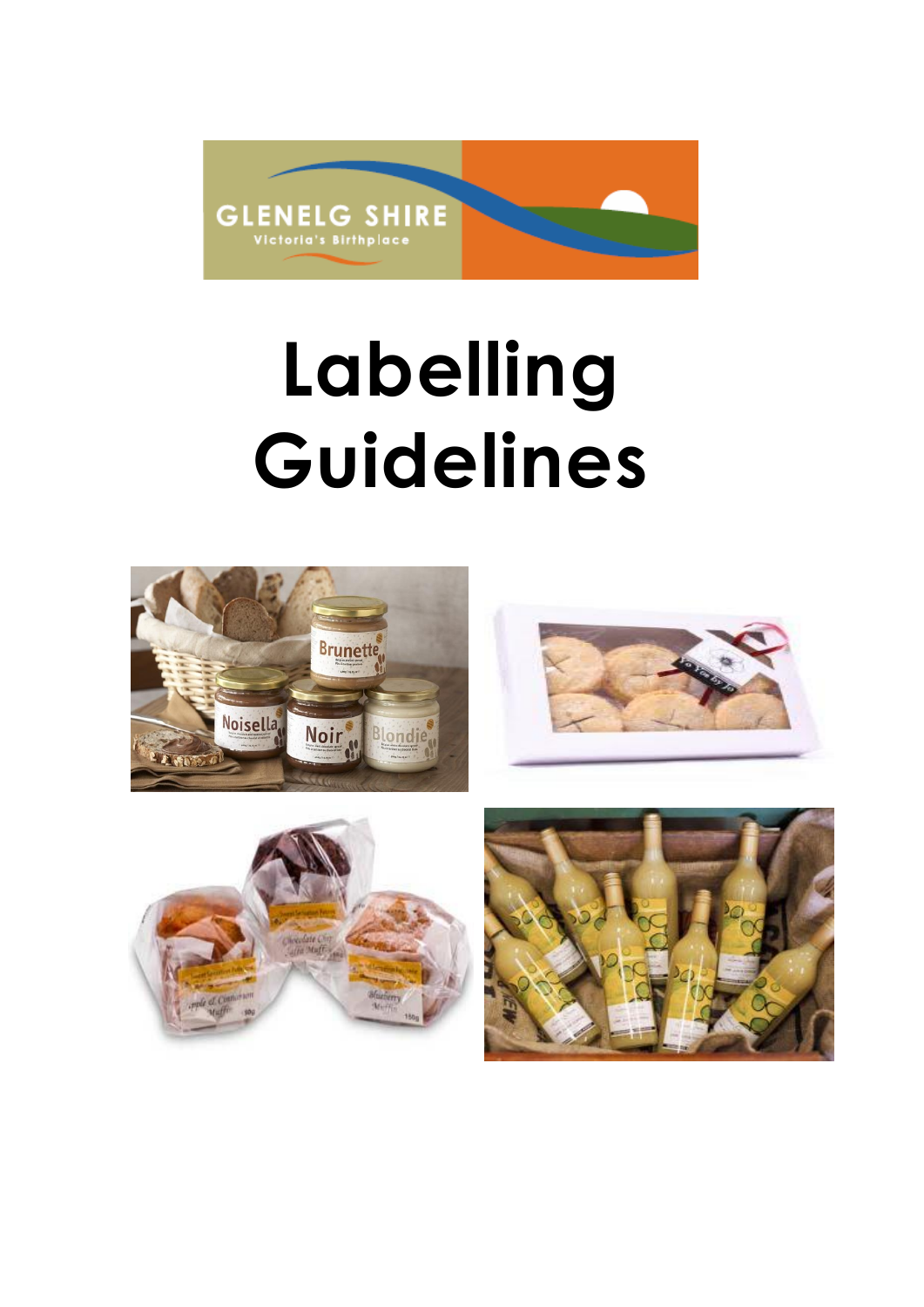# **Table of Contents**

# Page

| 1. |      |                                                                          |  |  |  |  |  |
|----|------|--------------------------------------------------------------------------|--|--|--|--|--|
| 2. |      |                                                                          |  |  |  |  |  |
| 3. |      |                                                                          |  |  |  |  |  |
| 4. |      |                                                                          |  |  |  |  |  |
|    | 4.1  |                                                                          |  |  |  |  |  |
|    | 4.2  |                                                                          |  |  |  |  |  |
|    | 4.3  | Name & Business Address in Australia (or New Zealand) of the Supplier  4 |  |  |  |  |  |
|    | 4.4  | <b>Mandatory Warning and Advisory Statements and Declarations  5</b>     |  |  |  |  |  |
|    | 4.5  |                                                                          |  |  |  |  |  |
|    | 4.6  |                                                                          |  |  |  |  |  |
|    | 4.7  |                                                                          |  |  |  |  |  |
|    | 4.8  |                                                                          |  |  |  |  |  |
|    | 4.9  |                                                                          |  |  |  |  |  |
|    |      |                                                                          |  |  |  |  |  |
|    |      |                                                                          |  |  |  |  |  |
| 5. |      |                                                                          |  |  |  |  |  |
| 6. |      |                                                                          |  |  |  |  |  |
| 7. |      |                                                                          |  |  |  |  |  |
| 8. |      |                                                                          |  |  |  |  |  |
|    | 8.1  |                                                                          |  |  |  |  |  |
|    | 8.2. |                                                                          |  |  |  |  |  |
| 9. |      |                                                                          |  |  |  |  |  |
|    |      |                                                                          |  |  |  |  |  |
|    |      |                                                                          |  |  |  |  |  |
|    |      |                                                                          |  |  |  |  |  |
|    |      |                                                                          |  |  |  |  |  |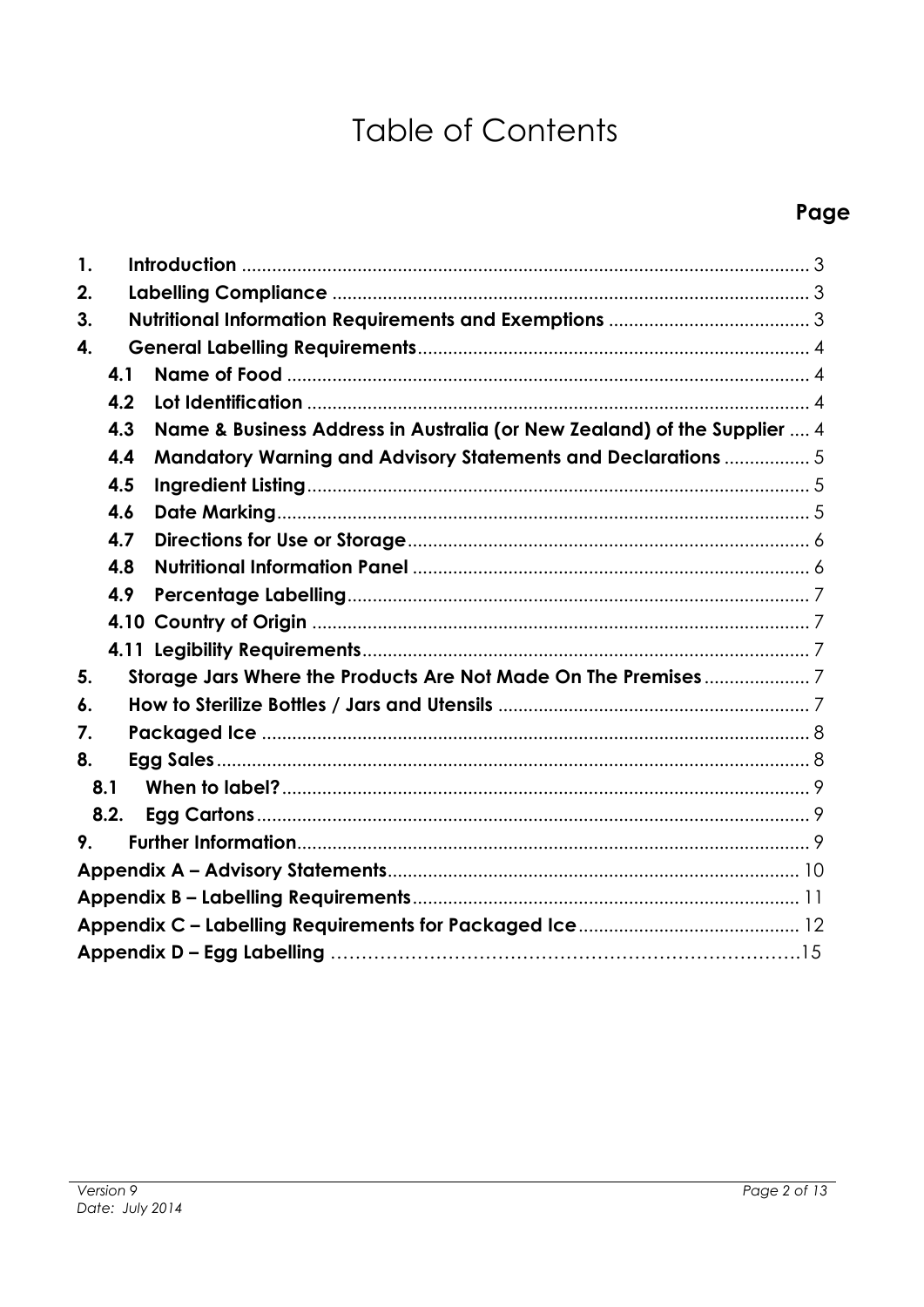#### <span id="page-2-0"></span>**1. Introduction**

Food labels provide information to customers with basic information about:

- which nutrients, in what amounts, are in product;
- if a food contains food allergens;
- if the food is fresh or out of date:
- how to store, prepare and/or cook the food;
- what product ingredients are in the food; *and*
- where the food was produced and by which company.

Foods for catering purposes means those foods for use in restaurants, canteens, schools, caterers or self catering institutions, where food is offered for immediate consumption. Retail Sale means sale to the public.

Packaged foods that are for retail sale or for catering purposes are required to have a label that sets out all the relevant information that is required by the code.

This guide provides a brief summary of the general labelling requirements. You must also read the Food Standards Australia New Zealand (FSANZ) user guide for an overview of food labelling, available on the FSANZ website for more detailed information on general labelling requirements.

If you are looking at constructing and registering a food premises, please contact Councils Environmental Health Team for a copy of our "*New Food Premises Information Pack*".

#### <span id="page-2-1"></span>**2. Labelling Compliance**

Council's Environmental Health Officer will assess whether you are meeting the FSANZ labelling requirements as part of the regular visits to your food premises.

Under the *Food Act 1984* and Food Standards Code, it is an offence not to meet the labelling requirements.

#### <span id="page-2-2"></span>**3. Nutritional Information Requirements and Exemptions**

The label on a package of food must include a nutritional information panel except where:

- The food is other than in a package (for example in a display cabinet);
- The food in an inner package not designed for sale without an outer package that shows the required information;
- The food is made and packaged on the premises from which it is sold (for example, a sandwich made and packaged on the premises);
- food is packaged in the presence of the purchaser (for example, hot chips or pies);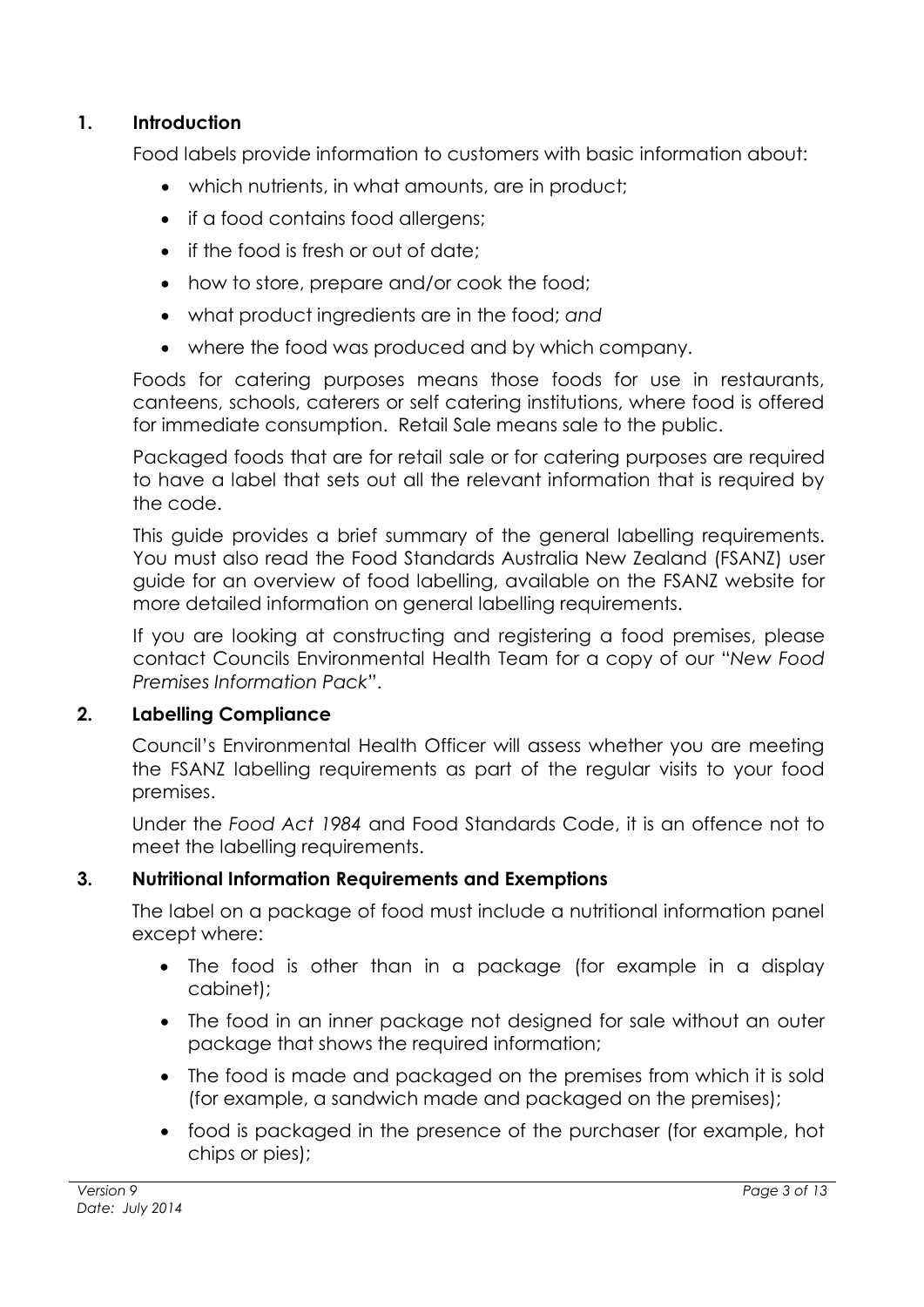- The food is whole or cut fresh fruit and vegetables in packages that do not obscure the nature or quality of the fruit or vegetables;
- The food is delivered, packaged and ready for consumption, at the express order of the purchaser; *and*
- The food is sold at a fund raising event.

Where these general exceptions apply to *genetically modified foods, irradiated food, fermented communicated manufactured and processed meats, kava, royal jelly or foods containing offal* then written information defined in the Code must be shown on the label.

It is important to note that a combination of exempt foods is not exempt from the requirement to carry a panel. For example, a package of meat coated with herbs and spices would be required to carry a panel. These exemptions only apply when the food is present on its own.

All other packaged of food products must adhere to the requirements in Section 4.

### <span id="page-3-0"></span>**4. General Labelling Requirements**

Small packages are defined as packages with a surface area of less than 100cm² (i.e. 5cm x 2cm x 10cm). Packages of this size have labelling and other information requirements applied differently and are exempt from certain requirements.

The label on a package of food for retail sale or for catering purposes **MUST** include the following essential information:

#### <span id="page-3-1"></span>**4.1 Name of Food**

The label on a package of food must include a name or a description of the food in order to be able to identify the food in question. The name or description chosen should be specific enough to differentiate it from other foods and should represent the true nature of the food. Labels must tell the truth and not be misleading.

# <span id="page-3-2"></span>**4.2 Lot Identification**

In the event of a food recall, labels must have a lot mark that can identify the batch from which the food was manufactured. It should be able to identify the premises where the food was packed and/or prepared.

# <span id="page-3-3"></span>**4.3 Name & Business Address in Australia (or New Zealand) of the Supplier**

A supplier's name and their **full** business address in Australia or New Zealand are required on the label on a package of food. The term 'supplier' includes the packer, manufacturer, vendor or importer of the food. A business address means the location of the premises from which a business is being operated, and includes the street number, the street name, the town or suburb and, in Australia, the state or territory. A post office box address is not sufficient.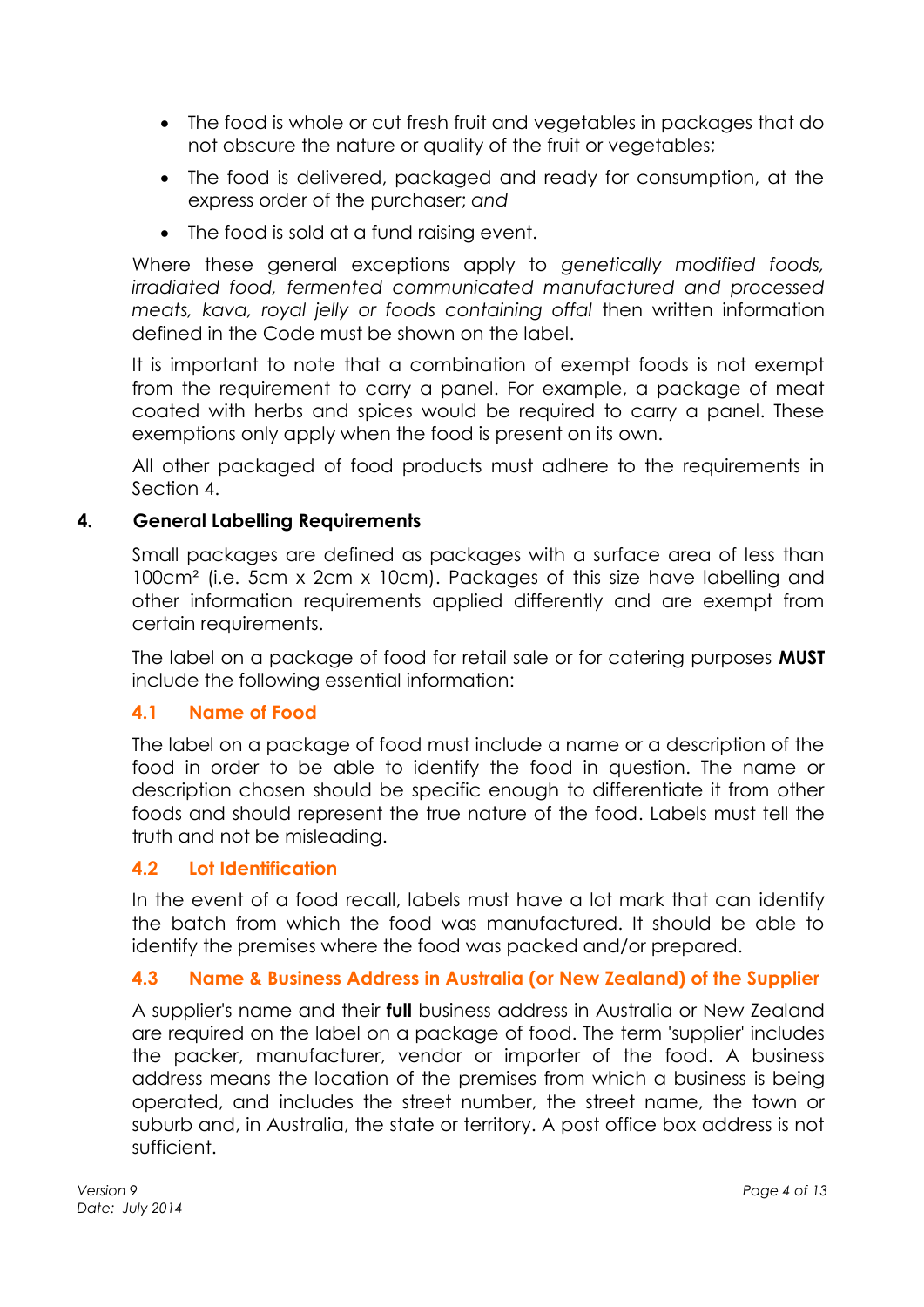# <span id="page-4-0"></span>**4.4 Mandatory Warning and Advisory Statements and Declarations**

Mandatory advisory statements and declarations must be displayed when certain foods or foods containing certain substances are used. Warning statements must be typed in a size no less than 3mm, and for small packages, warning statements must be typed in a size no less than 1.5mm. Please refer to Appendix A to view the list of foods (column 1) that are required to have a Mandatory advisory statement and declaration (column 2).

The presence of any of the following substances must be declared:

- Cereals containing gluten and their products namely wheat, rye, barley, Oats and spelt and their hybridised strains other than where these substances are present in beer and spirits.
- Crustacea and their products.
- Egg and egg products.
- Fish and fish products.
- Milk and milk products.
- Tree-nuts and sesame seeds and their products.
- Peanuts and soybeans, and their products.
- Added Sulphites in concentration of 10mg/Kg or more.

#### <span id="page-4-1"></span>**4.5 Ingredient Listing**

The label of a food package must list all the ingredients and compound ingredients used in the manufacture of the food, unless specifically exempted. They must be listed according to their common name and must be listed from greatest to smallest order of ingoing weight. For guidance on the labelling of ingredients see Standard 1.2.4 - [www.foodstandards.gov.au.](http://www.foodstandards.gov.au/)

#### <span id="page-4-2"></span>**4.6 Date Marking**

Food must be date marked. The label on a package must include:

- Its use-by date, where the food should be consumed before a certain date – must use the words '**Use By'**; *or*
- Its best-before date must use the words '**Best Before**'.

A 'Use By' date is the last date on which the food may be consumed safely, provided that has been stored in accordance with any stated storage conditions. After this date, the food should not be consumed because of health or safety reasons. Food date-marked with a 'Use By' date cannot be sold after this date, as the food may no longer be safe. There are few foods that will be required to be labelled with 'Use By' date.

A 'Best Before' date is the last date on which a food can be expected to retain all of its quality attributes (taste, colour, texture and flavour) provided that it has been stored in accordance with any stated storage conditions.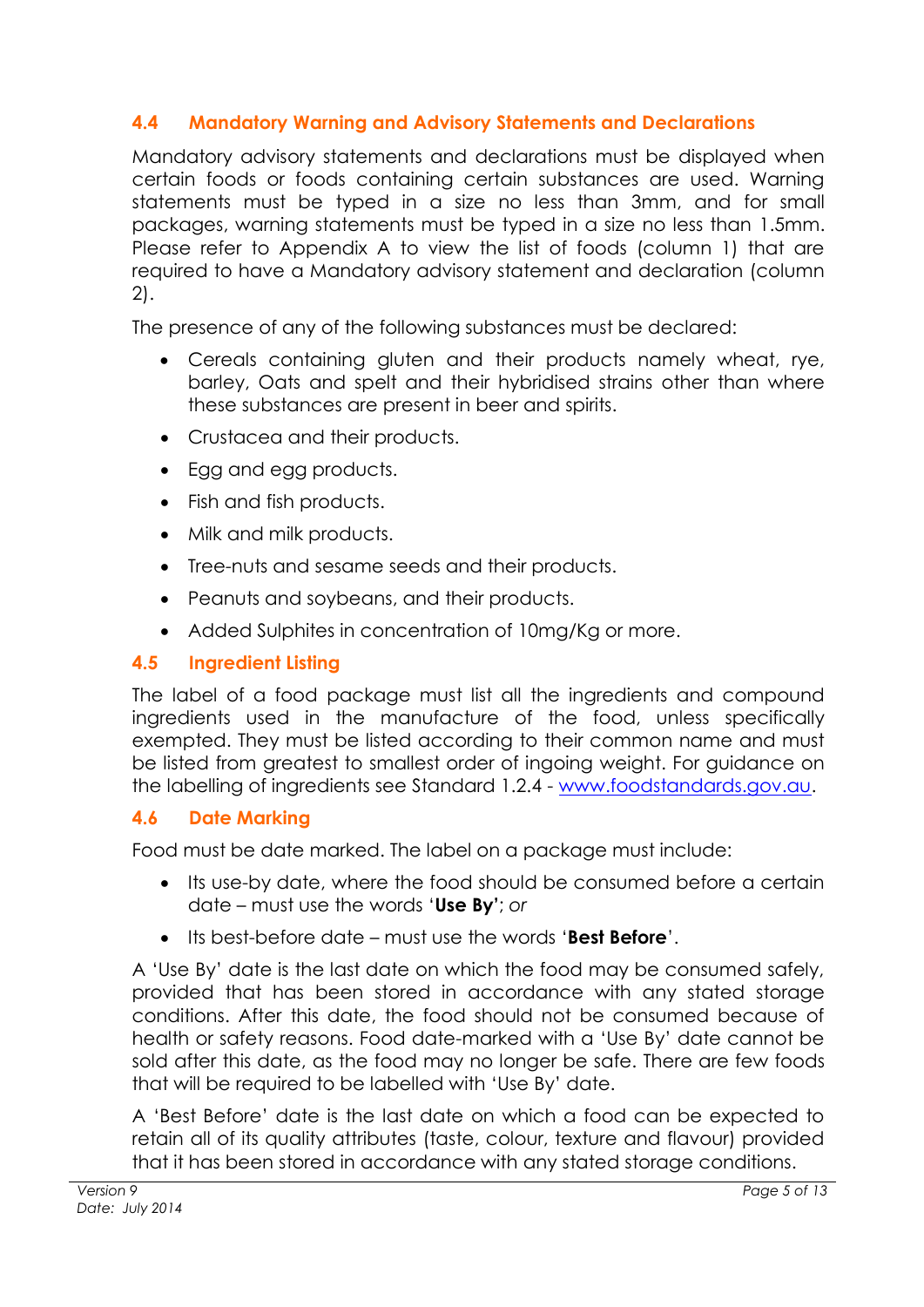A food that has passed its 'Best Before' date for up to 2 years may still be perfectly safe to consume, but its quality may have diminished. Food date marked with a 'Best Before' date can be sold after this date, provided the food is not damaged, deteriorated or perished. The best-before date and use-by date must consist at least of:

- The day and the month for products with a best-before or use-by date of not more than 3 months (e.g. 3 Dec or 3 12; 3 12 08 or 3 Dec 08); *or*
- The month and the year for products with a best-before date or useby date of more than 3 months (e.g. Dec 08 or 12 08; 3 12 08 or 3 Dec 08).

*NOTE: It is an offence under New Zealand and Australian State and Territory Food Acts to sell food that is damaged, deteriorated or perished at any time regardless of whether the food is within its specified date mark or not.*

# <span id="page-5-0"></span>**4.7 Directions for Use or Storage**

The label on a packaged food must include directions for the use or storage of the food, where the food is of a nature as to warrant such directions for reasons of health and safety. For example: "*Refrigerate after opening"*. This information is required for the food product to remain safe until its 'Use-by' or 'Best Before' date.

### <span id="page-5-1"></span>**4.8 Nutritional Information Panel**

A nutritional information panel must be displayed in a certain format. It should include the energy, protein, fat, saturated fat, carbohydrates, sugars and sodium content in the food. Below is an example of the appropriate format (unless otherwise prescribed in the *Food Standards Code Standard 1.2.8*):

| NUTRITION INFORMATION<br>Servings per package: (insert number of servings)<br>Serving size: g (or mL or other units as appropriate) |                                                   |                                                   |  |  |  |  |
|-------------------------------------------------------------------------------------------------------------------------------------|---------------------------------------------------|---------------------------------------------------|--|--|--|--|
|                                                                                                                                     | Quantity per Serving                              | Quantity per 100g (or<br>100mL)                   |  |  |  |  |
| Energy                                                                                                                              | $kJ$ (Cal)                                        | kJ (Cal)                                          |  |  |  |  |
| Protein                                                                                                                             | g                                                 | g                                                 |  |  |  |  |
| Fat, total<br>– saturated<br>Carbohydrate<br>sugars<br>Sodium                                                                       | g<br>g<br>g<br>g<br>mg (mmol)                     | g<br>g<br>g<br>g<br>mg (mmol)                     |  |  |  |  |
| (insert any other nutrient<br>biologically active<br><b>or</b><br>substance<br>to<br>be<br>declared)                                | g, mg, $\mu$ g (or other units as<br>appropriate) | g, mg, $\mu$ g (or other<br>units as appropriate) |  |  |  |  |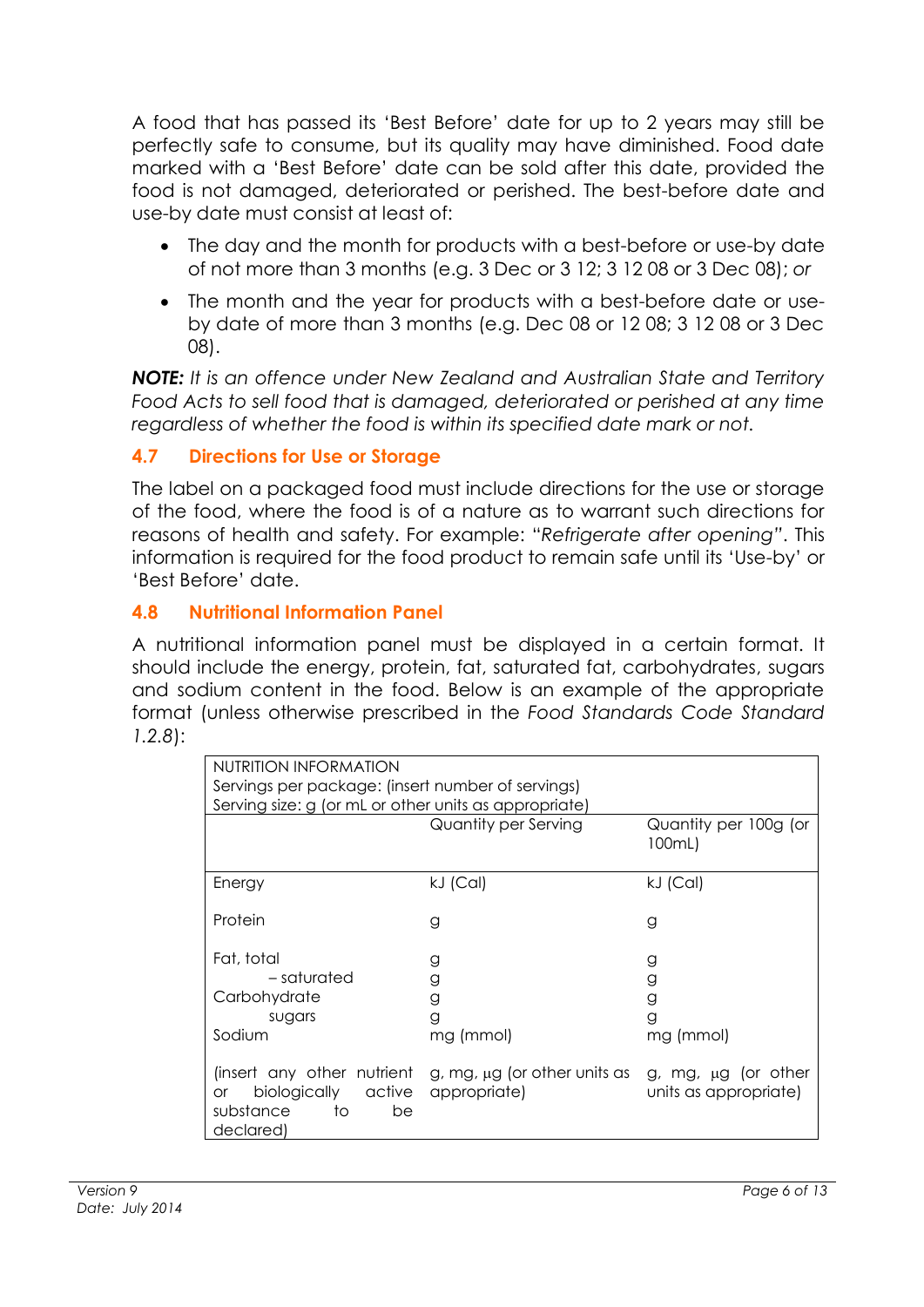Food Standards Australia New Zealand have developed a Nutritional Panel Calculator to provide food manufacturers with the ability to readily calculate the average nutrient content of their foods and to prepare a nutritional information panel as required by the Code. The Nutritional Panel calculator can be found at: [www.foodstandards.gov.au/thecode/nutritionpanelcalculator/index.cfm.](http://www.foodstandards.gov.au/thecode/nutritionpanelcalculator/index.cfm)

For small packages, a nutritional panel is only required where a nutritional claim is made in relation to a food in a small package. Otherwise it is not required.

# <span id="page-6-0"></span>**4.9 Percentage Labelling**

The label on packaged food must also include the percentages of the main or key ingredients of the food product i.e. the amount of banana in a banana cake, or the amount of meat in a meat pie.

### <span id="page-6-1"></span>**4.10 Country of Origin**

A label on a package of food must include a statement that identifies the country in which the food was made or produced or that the product is made from local and/or imported ingredients. It is not sufficient to simply list the country in the manufacturer's address on the label.

# <span id="page-6-2"></span>**4.11 Legibility Requirements**

Manufacturers and retailers can choose any type style or type size provided that the information displayed is in English. It must be legible and prominent so as to be in distinct contrast to the background. The one exception to this is where warning statements are required. Warning statements must be in a type size no less than 3 mm, and for small packages, warning statements must be in a type size no less than 1.5mm.

# <span id="page-6-3"></span>**5. Storage Jars Where the Products Are Not Made On The Premises**

Storage Jars that are self serve or where the customer is served in their presence are not required to follow labelling requirements as it is deemed as the proprietor you can answer questions posed by the customer.

However, if the product has been transferred into the jar from a bulk order then as the proprietor you are required to provide a label (see Section 4 for requirements).

#### <span id="page-6-4"></span>**6. How to Sterilize Bottles / Jars and Utensils**

Before you can transfer any food into bottles / jars, you must sterilize the articles to ensure that cooked foods do not spoil.

Before sterilizing bottles / jars and utensils, they must be thoroughly rinsed and washed in warm, soapy water. Firstly, wash your hands thoroughly in warm running water, lather with soap and dry with a single use disposable paper towel. Rinse the bottles and utensils in cold water.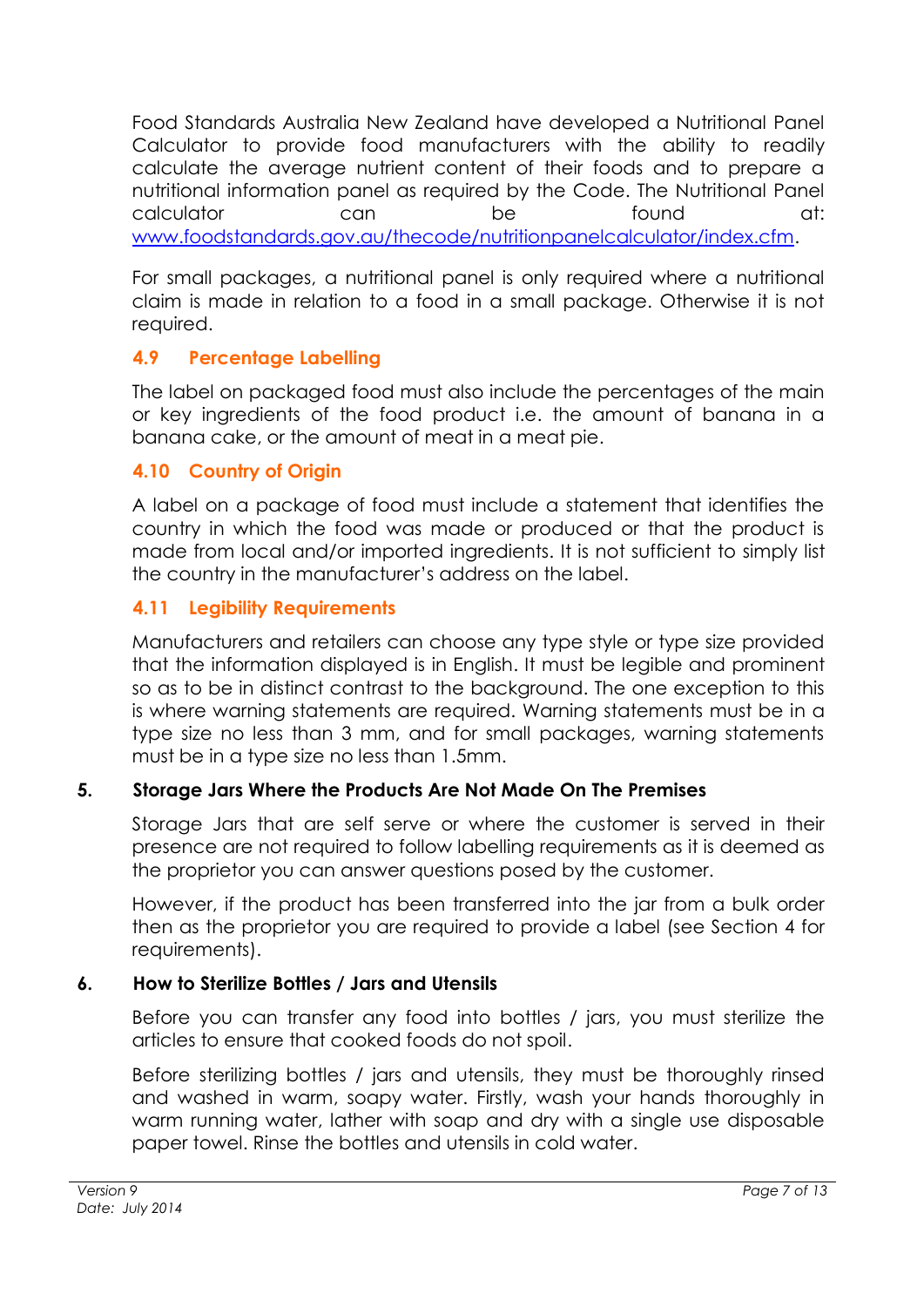Wash the bottles inside and out with warm soapy water using a bottle brush. Remember to go around the grooves in the neck of the bottle. Rinse and air dry.

There are two methods of sterilization:

- Boiling
- Oven

#### *Boiling*

- 1. Choose a saucepan with a large lid enough to hold the items in which need sterilizing.
- 2. Place all articles in the saucepan and add sufficient water to completely submerge all articles.
- 3. Bring the water to boil and boil for at least ten minutes. It is important not to allow it to boil dry.
- 4. Remove the saucepan from the heat and allow to cool. Remove items with clean hands, drain and store in a clean place.

#### *Oven*

- 1. Preheat oven to a minimum of 110ºC.
- 2. Once oven is heated, put all articles in the oven to be sterilized for 10 minutes.
- 3. Turn heat off after 10 minutes, and keep articles in the oven until need so they stay warm.

Once the sterilized warm jar is filled and lids are applied, turn the lid as far as it will go. After the contents have cooled, a jar is properly sealed is the lid is curved down and remains so when pressed. This may take up to 24 hours.

#### <span id="page-7-0"></span>**7. Packaged Ice**

'Packaged Ice' means ice for human consumption which has been packaged for sale.

The ice must be labelled with the prescribed name, manufacturer's details (name, business address and country of origin); date marking, storage conditions, weight labelling and the lot identification code. See Appendix C for a labelling example.

#### <span id="page-7-1"></span>**8. Egg Sales**

Unless specifically exempted, eggs or egg products for retail sale or for catering purposes must include the following information legibly printed on the package:

- Food name or description of the food
- Lot identification
- Name and business address of the supplier
- Mandatory warning and advisory statements and declarations
- Date marking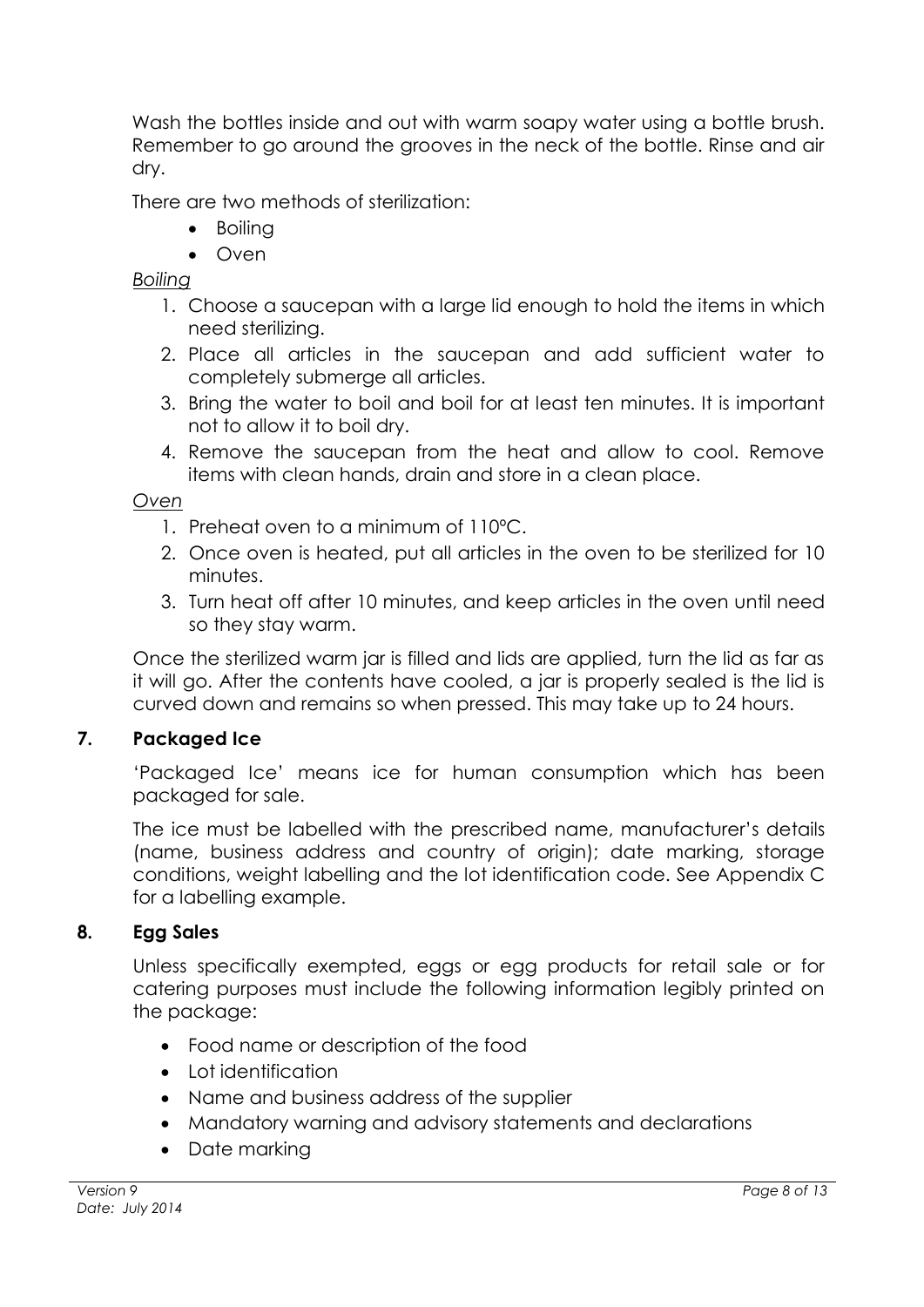- Directions for use or storage
- Nutrition information panel
- <span id="page-8-0"></span>Other specific labelling requirements.

#### **8.1 When to label?**

Eggs should be labelled in all circumstances except where:

- Eggs sold individually without any form of packaging (such as a tray or carton)
- Eggs sold when the customer selects the eggs from a tray and the shop keeper places the eggs in a suitable container

#### <span id="page-8-1"></span>**8.2. Egg Cartons**

All eggs shall be packed in clean, new, single use trays or cartons and sold under a 'best before' date of a period of six weeks or less from the date of pack on the understanding that the eggs are continually kept under optimal temperature conditions. Eggs should be marketed as soon a possible from the date of lay.

No egg seller has the right to sell effs in another egg farmers carton that still identifies the original owner. This activity gives a false line of traceability for the product and potentially influences the integrity and marketability of an egg farmers brand if quality or safety concerns arise.

For further information on Egg requirements and labelling, please read the Australian Egg Labelling Guide<http://www.aecl.org/resources/egg-labelling>

#### <span id="page-8-2"></span>**9. Further Information**

If you would like to know more information on how you can comply with the labelling requirements of the Food Standards Code, please visit Food Standards Australia New Zealand web site - [www.foodstandards.gov.au.](http://www.foodstandards.gov.au/)

#### **For Further Information Please Contact**

Glenelg Shire Council's Environmental Health Team **R** 5522 2200 Fax: 5522 2290 Email: [gandrews@glenelg.vic.gov.au](mailto:gandrews@glenelg.vic.gov.au)  $\boxed{=}$  PO Box 152, Portland 3305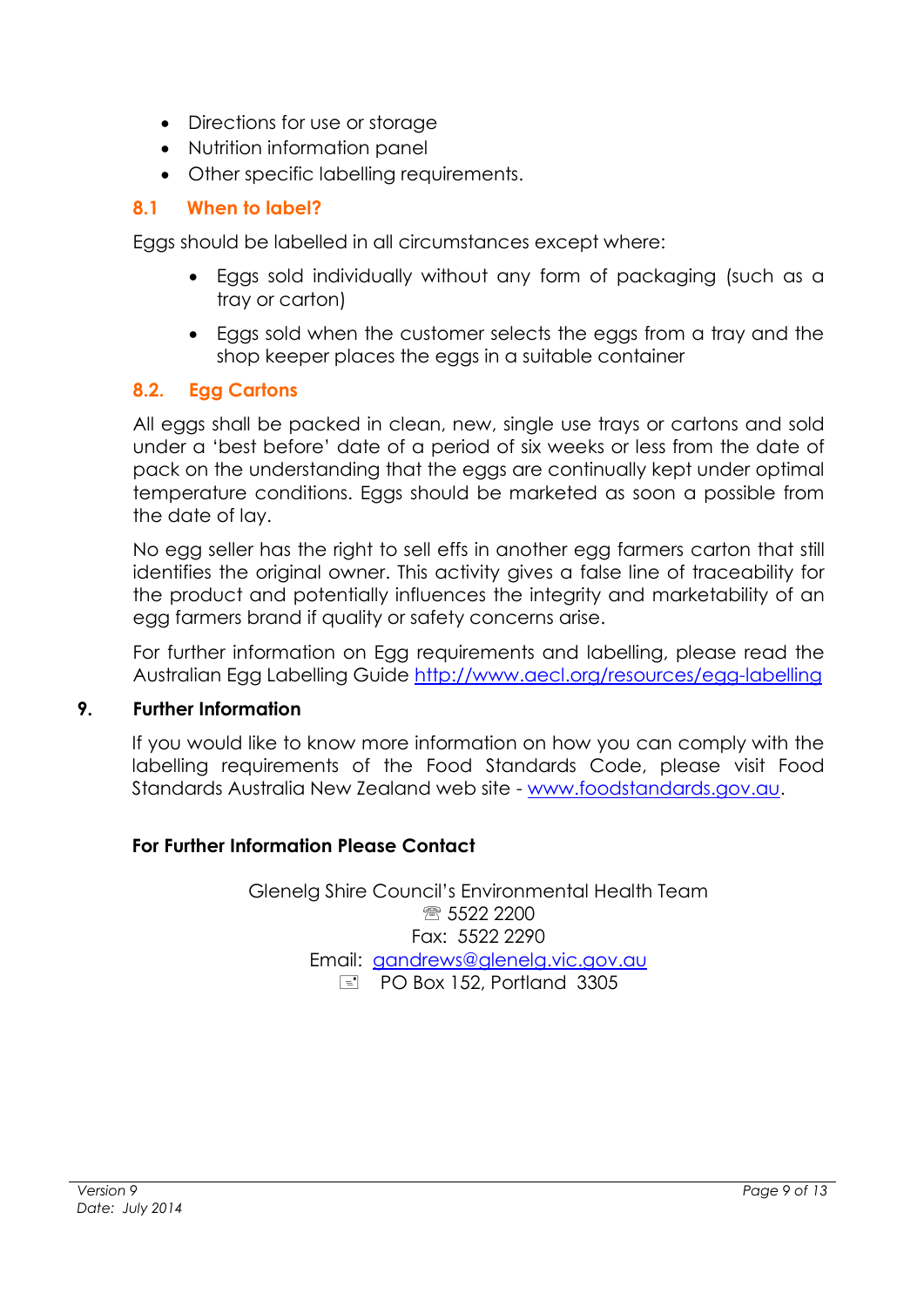# **Appendix A – Advisory Statements**

<span id="page-9-0"></span>

| <b>FOOD</b>                                                                                                                                                                                                                              | <b>ADVISORY STATEMENT</b>                                                                                                                                                                                                                                                                                                                                                                                                                                                                                                                                                                                                                                                                                                                                                                                                                                                                               |  |
|------------------------------------------------------------------------------------------------------------------------------------------------------------------------------------------------------------------------------------------|---------------------------------------------------------------------------------------------------------------------------------------------------------------------------------------------------------------------------------------------------------------------------------------------------------------------------------------------------------------------------------------------------------------------------------------------------------------------------------------------------------------------------------------------------------------------------------------------------------------------------------------------------------------------------------------------------------------------------------------------------------------------------------------------------------------------------------------------------------------------------------------------------------|--|
| Bee pollen                                                                                                                                                                                                                               | Statement to the effect that the product contains<br>bee pollen which can cause severe allergic<br>reactions.                                                                                                                                                                                                                                                                                                                                                                                                                                                                                                                                                                                                                                                                                                                                                                                           |  |
| dried<br>Evaporated milks,<br>milks<br>and<br>equivalent products made from soy or<br>rice, where these foods contain no more<br>m/m fat as reconstituted<br>than 2.5%<br>directions<br>according<br>to<br>for<br>direct<br>consumption. | Statement to the effect that the product is not<br>suitable as a complete milk food for children<br>under the age of two years.                                                                                                                                                                                                                                                                                                                                                                                                                                                                                                                                                                                                                                                                                                                                                                         |  |
| Food containing aspartame.                                                                                                                                                                                                               | Statement to the effect that the product contains<br>phenylalanine.                                                                                                                                                                                                                                                                                                                                                                                                                                                                                                                                                                                                                                                                                                                                                                                                                                     |  |
| Food containing quinine.                                                                                                                                                                                                                 | Statement to the effect that the product contains<br>quinine.                                                                                                                                                                                                                                                                                                                                                                                                                                                                                                                                                                                                                                                                                                                                                                                                                                           |  |
| Food containing guarana or extracts of<br>guarana.                                                                                                                                                                                       | Statement to the effect that the product contains<br>caffeine.                                                                                                                                                                                                                                                                                                                                                                                                                                                                                                                                                                                                                                                                                                                                                                                                                                          |  |
| regulated<br>in<br>Standard<br>2.4.2<br>Food<br>containing phytosterol esters.                                                                                                                                                           | Statements to the effect that -                                                                                                                                                                                                                                                                                                                                                                                                                                                                                                                                                                                                                                                                                                                                                                                                                                                                         |  |
| in<br>Standard<br>2.4.2<br>regulated<br>Food<br>containing tall oil phytosterols.                                                                                                                                                        | The product should be consumed in<br>1.<br>moderation as part of a diet low in saturated fats<br>and high in fruit and vegetables;<br>2. The product is not recommended for infants,<br>children and pregnant or lactating women unless<br>under medical supervision; and<br>3. Consumers on cholesterol-lowering medication<br>should seek medical advice on the use of this<br>product in conjunction with their medication.<br>Statements to the effect that -<br>The product should be consumed<br>1.<br>in.<br>moderation as part of a diet low in saturated fats<br>and high in fruit and vegetables;<br>2. The product is not recommenced for infants,<br>children and pregnant or lactating women unless<br>under medical supervision; and<br>3. Consumers on cholesterol-lowering medication<br>should seek medical advice on the use of this<br>product in conjunction with their medication. |  |
| added<br>containing<br>Cola<br>beverages<br>caffeine.                                                                                                                                                                                    | Statement to the effect that the product contains<br>caffeine.                                                                                                                                                                                                                                                                                                                                                                                                                                                                                                                                                                                                                                                                                                                                                                                                                                          |  |
| Milk and beverages made from soy or rice,<br>where these foods contain no more than<br>2.5% m/m fat.                                                                                                                                     | Statement to the effect that the product is not<br>suitable as a complete milk food for children<br>under the age of two years.                                                                                                                                                                                                                                                                                                                                                                                                                                                                                                                                                                                                                                                                                                                                                                         |  |
| Propolis                                                                                                                                                                                                                                 | Statement to the effect that the product contains<br>propolis<br>which<br>can<br>cause<br>severe<br>allergic<br>reactions.                                                                                                                                                                                                                                                                                                                                                                                                                                                                                                                                                                                                                                                                                                                                                                              |  |
| Unpasteurised egg products                                                                                                                                                                                                               | Statement to the effect that the product is<br>unpasteurised.                                                                                                                                                                                                                                                                                                                                                                                                                                                                                                                                                                                                                                                                                                                                                                                                                                           |  |
| Unpasteurised<br>milk<br>and<br>unpasteurised liquid milk products                                                                                                                                                                       | Statement to the effect that the product has not<br>been pasteurised.                                                                                                                                                                                                                                                                                                                                                                                                                                                                                                                                                                                                                                                                                                                                                                                                                                   |  |
| Royal jelly when presented as a food; or<br>Food containing royal jelly as an ingredient<br>as defined in Standard 1.2.4                                                                                                                 | This product contains royal jelly which has been<br>reported to cause severe allergic reactions and<br>in rare cases, fatalities, especially in asthma and<br>allergy sufferers                                                                                                                                                                                                                                                                                                                                                                                                                                                                                                                                                                                                                                                                                                                         |  |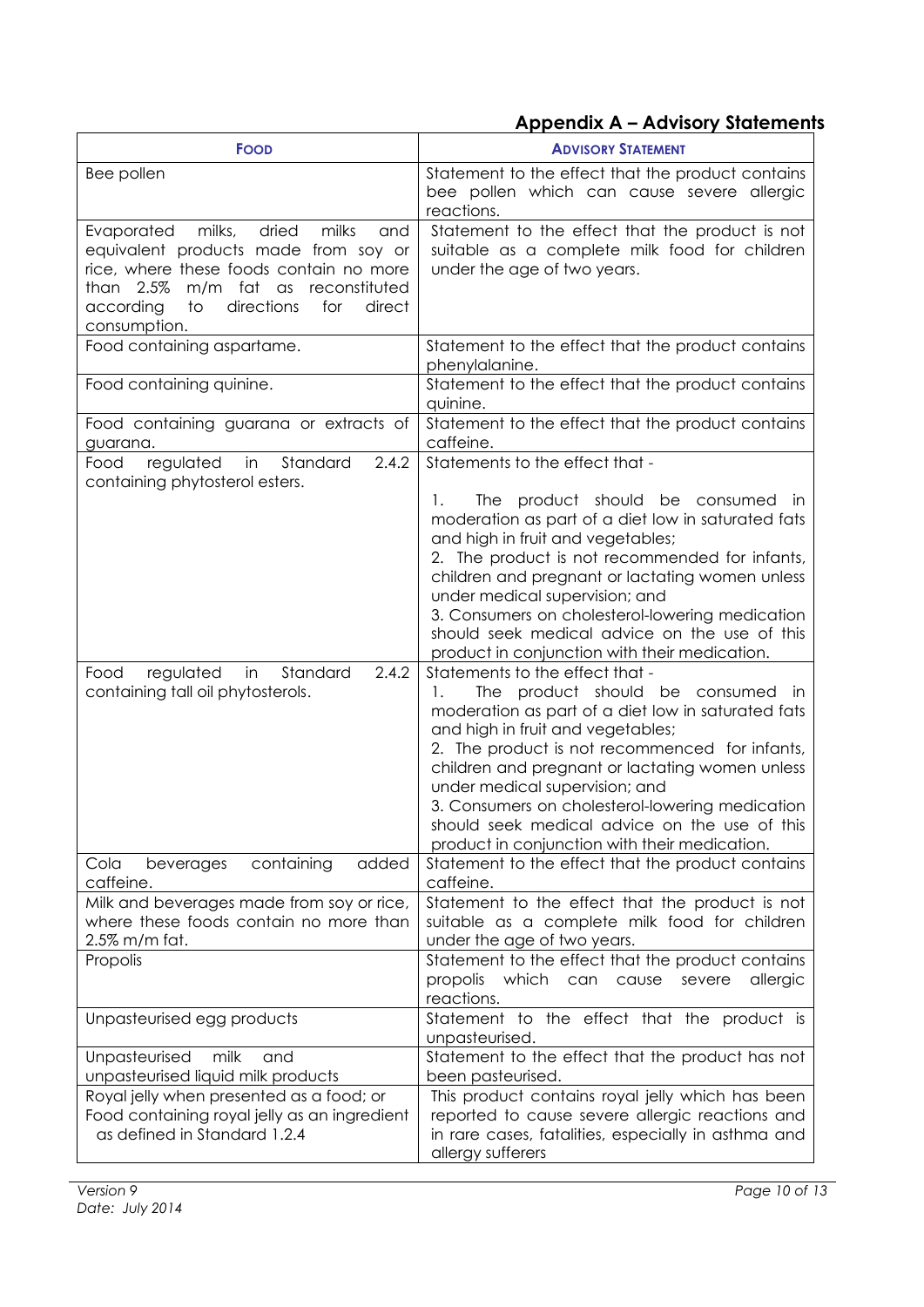<span id="page-10-0"></span>

#### **Appendix B – Labelling Requirements**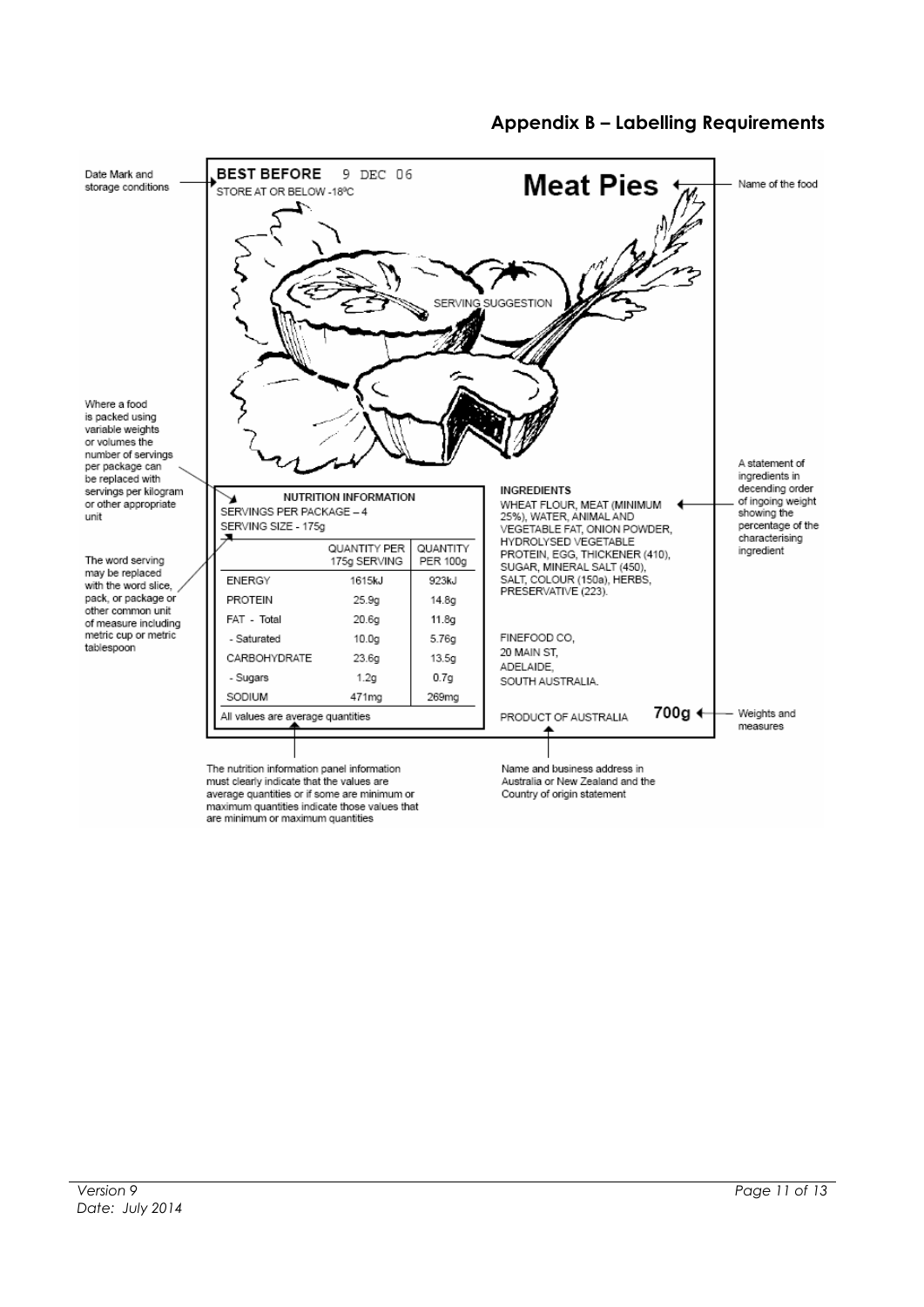<span id="page-11-0"></span>

#### **Appendix C – Labelling Requirements for Packaged Ice**